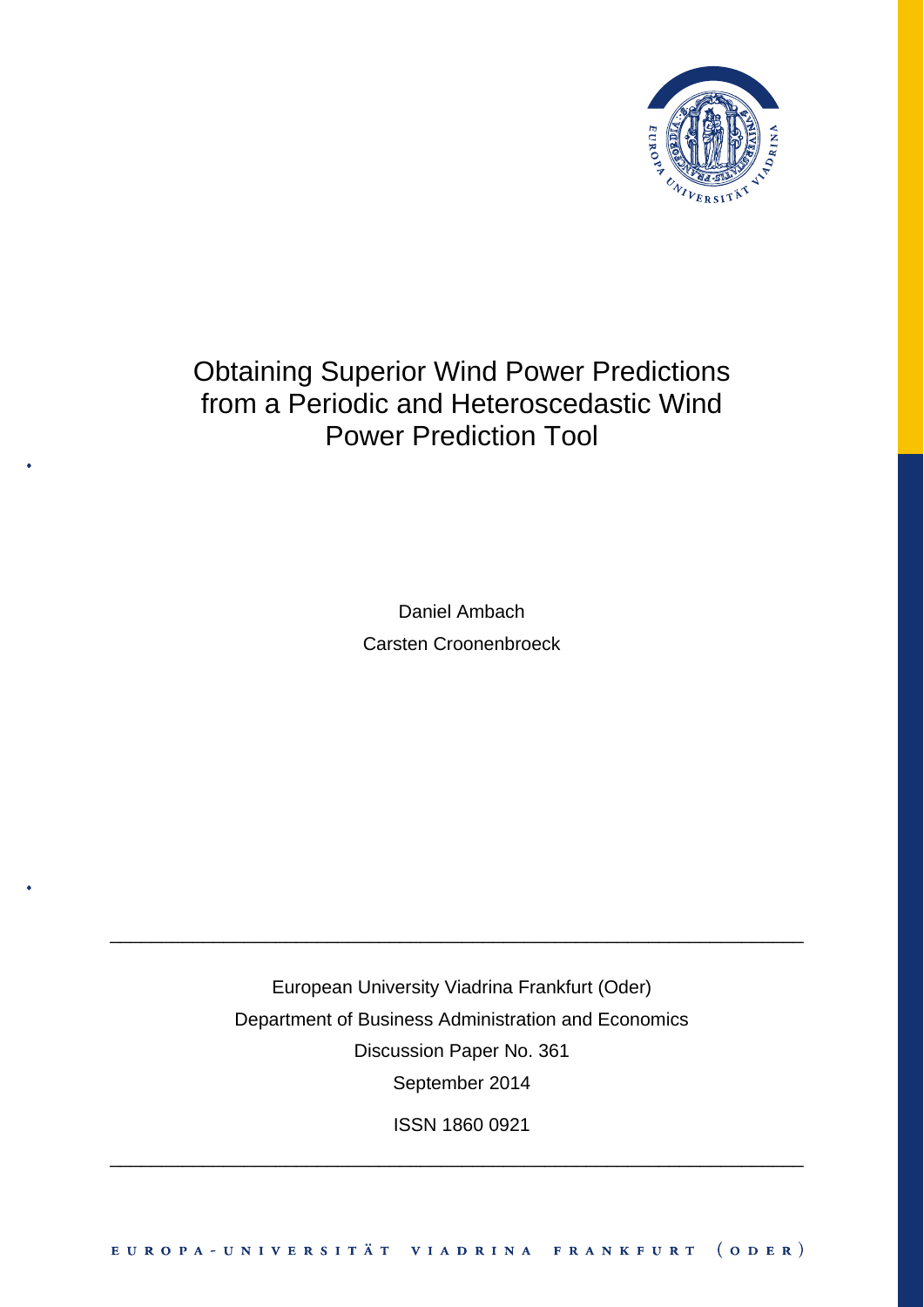## Obtaining Superior Wind Power Predictions from a Periodic and Heteroscedastic Wind Power Prediction Tool

Daniel Ambach and Carsten Croonenbroeck

Abstract The Wind Power Prediction Tool (WPPT) has successfully been used for accurate wind power forecasts in the short to medium term scenario (up to 12 hours ahead). Since its development about a decade ago, a lot of additional stochastic modeling has been applied to the interdependency of wind power and wind speed. We improve the model in three ways: First, we replace the rather simple Fourier series of the basic model by more general and flexible periodic Basis splines (Bsplines). Second, we model conditional heteroscedasticity by a threshold-GARCH (TGARCH) model, one aspect that is entirely left out by the underlying model. Third, we evaluate several distributional forms of the model's error term. While the original WPPT assumes gaussian errors only, we also investigate whether the errors may follow a Student's t-distribution as well as a skew t-distribution. In this article we show that our periodic WPPT-CH model is able to improve forecasts' accuracy significantly, when compared to the plain WPPT model.

### 1 Introduction

Compensation systems for renewable energy like wind energy are pluralistic through several countries. Many differences aside, accurate wind power forecasts are essential to the energy producer.

Research on wind power forecasting has been manifold. Lei et al. (2009) and, more recently, Giebel et al. (2011) provide an overview. There are models based on the physics of wind speed and power, models based on machine learning, wavelet mod-

Daniel Ambach

European University Viadrina, Große Scharrnstraße 59, 15230 Frankfurt (Oder), GERMANY, email: ambach@europa-uni.de

Carsten Croonenbroeck

European University Viadrina, Große Scharrnstraße 59, 15230 Frankfurt (Oder), GERMANY email: croonenbroeck@europa-uni.de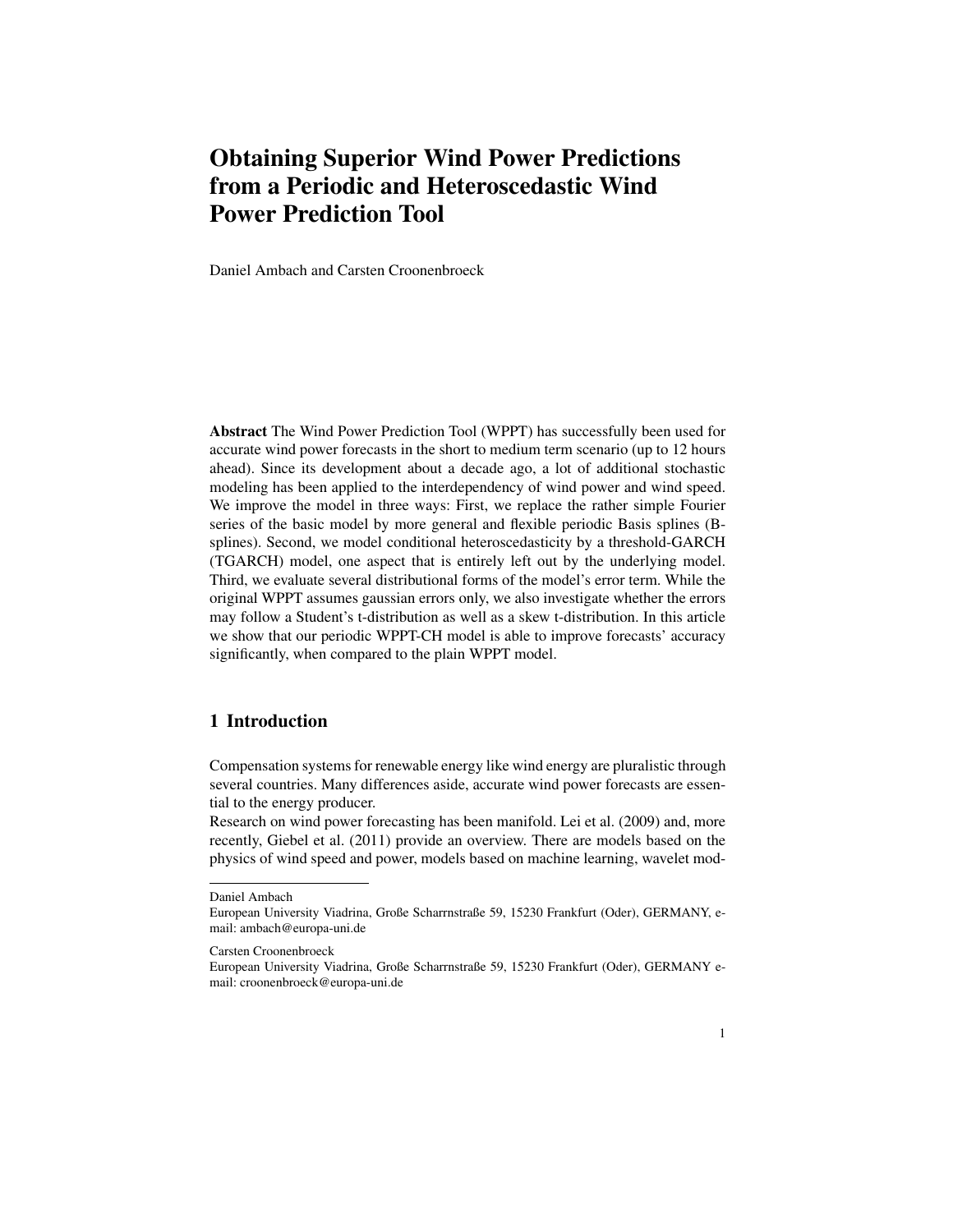els and others. Simple, yet accurate stochastic models like the Wind Power Prediction Tool (WPPT), as introduced by Nielsen et al. (2007), are quite successful. WPPT is put to wide usage, especially in Denmark, the world leader in wind energy harvesting, as Giebel et al. (2011) point out. However, WPPT disregards several characteristics of the wind speed against wind power relationship. First, WPPT uses a Fourier series to capture diurnal periodicity. This is a straightforward way to model periodic effects, but replacing the Fourier terms by periodic B-spline functions introduces more flexibility. The idea to use periodic B-splines is inspired by Harvey and Koopman (1993), who use these functions to forecast the hourly electricity demand. These functions enable the model to follow the diurnal periodic structure independently from seasonal or yearly periodicity that may be present. Second, the residuals of the WPPT show a strongly heteroscedastic behavior, which also seems to be askew. We capture the skew (or: leveraged) heteroscedastic variance by modeling the error term as a TGARCH process, as introduced by Rabemananjara and Zakoïan (1993). Finally, the WPPT model's assumption of gaussian errors may be violated.<sup>1</sup> As the residual's density exhibits fat tails (particularly on its left-hand side), we investigate alternative distributional assumptions. After all, we show that our periodic WPPT-CH model generates forecasts that perform significantly more accurate than those obtained by the plain WPPT model.

This article is organized as follows. In Section 2, we describe the analyzed data. Section 3 introduces the underlying WPPT model and our new periodic wind power prediction model with TGARCH effects. The results of the in-sample fit and out-ofsample predictions are presented in 4 and section 5 provides a short conclusion.

#### 2 Description of the Wind Power Data

The data used in this study are collected from a Fuhrländer FL MD 77 Turbine in Germany. Due to a non-disclosure agreement, the specific location cannot be revealed. Wind speed, wind direction and wind power is recorded at a frequency of 10 minutes. This Turbine exhibits a power range of [0; 1500] kW. The observed time frame for the training data set spans from October 31, 2010 to August 19, 2011 (40000 observations).

#### 3 A New Wind Power Forecasting Method

WPPT, as given by Nielsen et al. (2007), models wind power *P<sup>t</sup>* as a dynamic regression approach. It includes lagged wind speed and diurnal periodicity as regressors. The periodic behavior is captured by a Fourier series. Clearly, the important wind speed forecasts are not deterministic. They may stem from numerical weather pre-

<sup>&</sup>lt;sup>1</sup> Shapiro-Wilk-Tests generally reject the hypothesis of gaussian WPPT errors.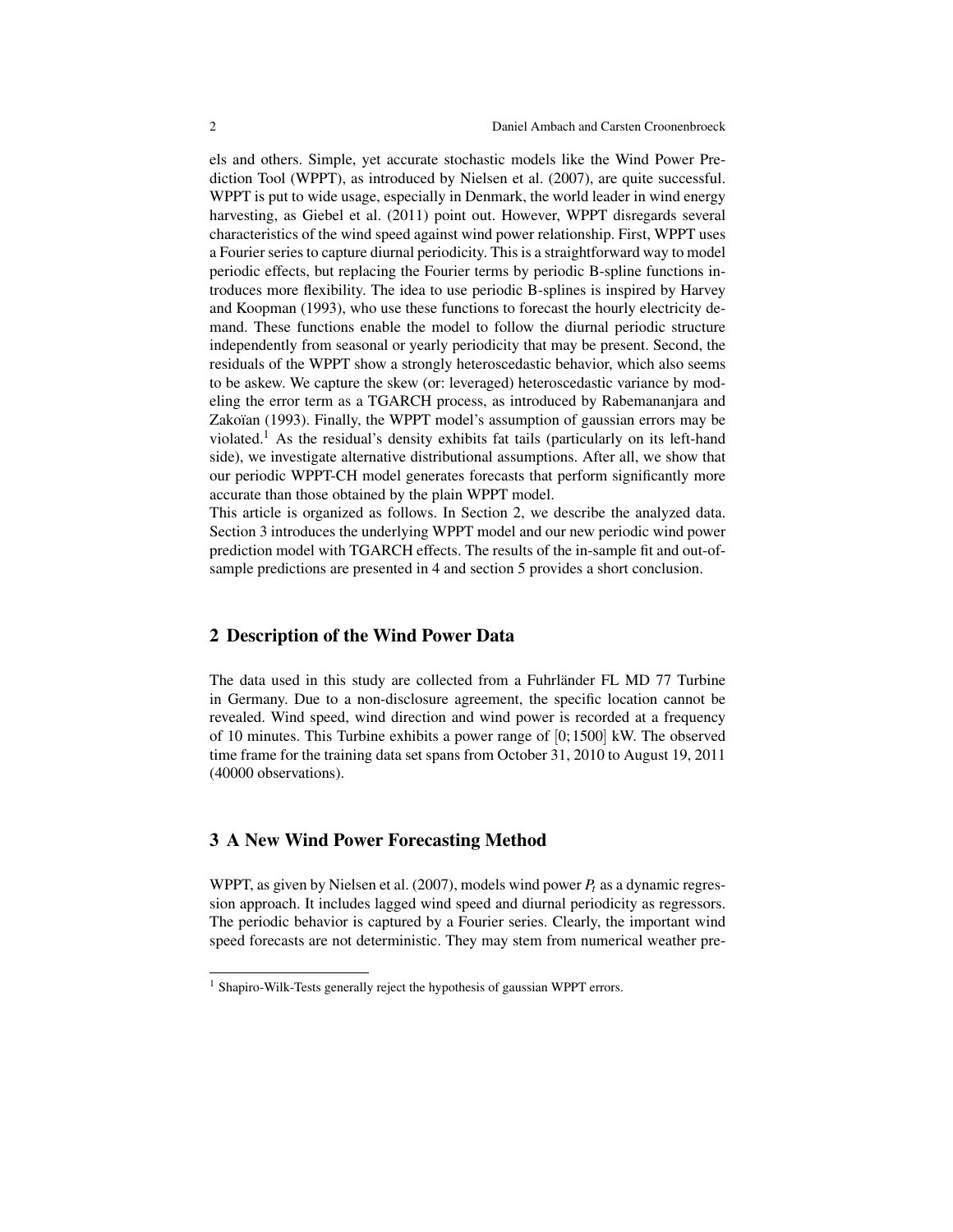dictions (NWP) or could be predicted from statistical model approaches. In this article, we use the recently developed predictions from a periodic ARFIMA-APARCH model with time varying regressors, as discussed by Ambach and Schmid (2014). As WPPT includes only two lags of wind speed in addition to periodicity as explanatory variables, it is not flexible enough to capture important features of wind power. The high-frequency data investigated here clearly show a strong presence of autocorrelation, see Figure 1. The autoregressive model order should be extended and include multiple lags. Furthermore, the variance structure shows heteroscedastic disturbance, see Figure 2. Therefore, we model the conditional standard deviation by a TGARCH model.



Fig. 1 Time series of wind power *P<sup>t</sup>* (first panel), histogram of wind power (second panel), ACF and PACF for wind power (third and fourth panel), time frame October 31, 2010 to August 19, 2011.

Furthermore, we include wind direction as an additional explanatory variable, as due to the Turbine's uneven surroundings, local wind speed may depend on wind direction. Wind power shows a correlation structure that suggests that it may very well be dependent on wind direction. Figure 3 provides evidence on that assumption.



**Fig. 2** WPPT residuals  $\hat{\epsilon}$  (first panel), histogram of  $\hat{\epsilon}$  (second panel), ACF of  $\hat{\epsilon}$  (third panel) and ACF of  $|\varepsilon_t|$  (fourth panel), time frame October 31, 2010 to August 19, 2011.

Our new wind power prediction model uses B-splines to model the periodic structure, instead of the Fourier series used in WPPT. The considered periodic basis functions are inspired by Harvey and Koopman (1993). The B-spline approach uses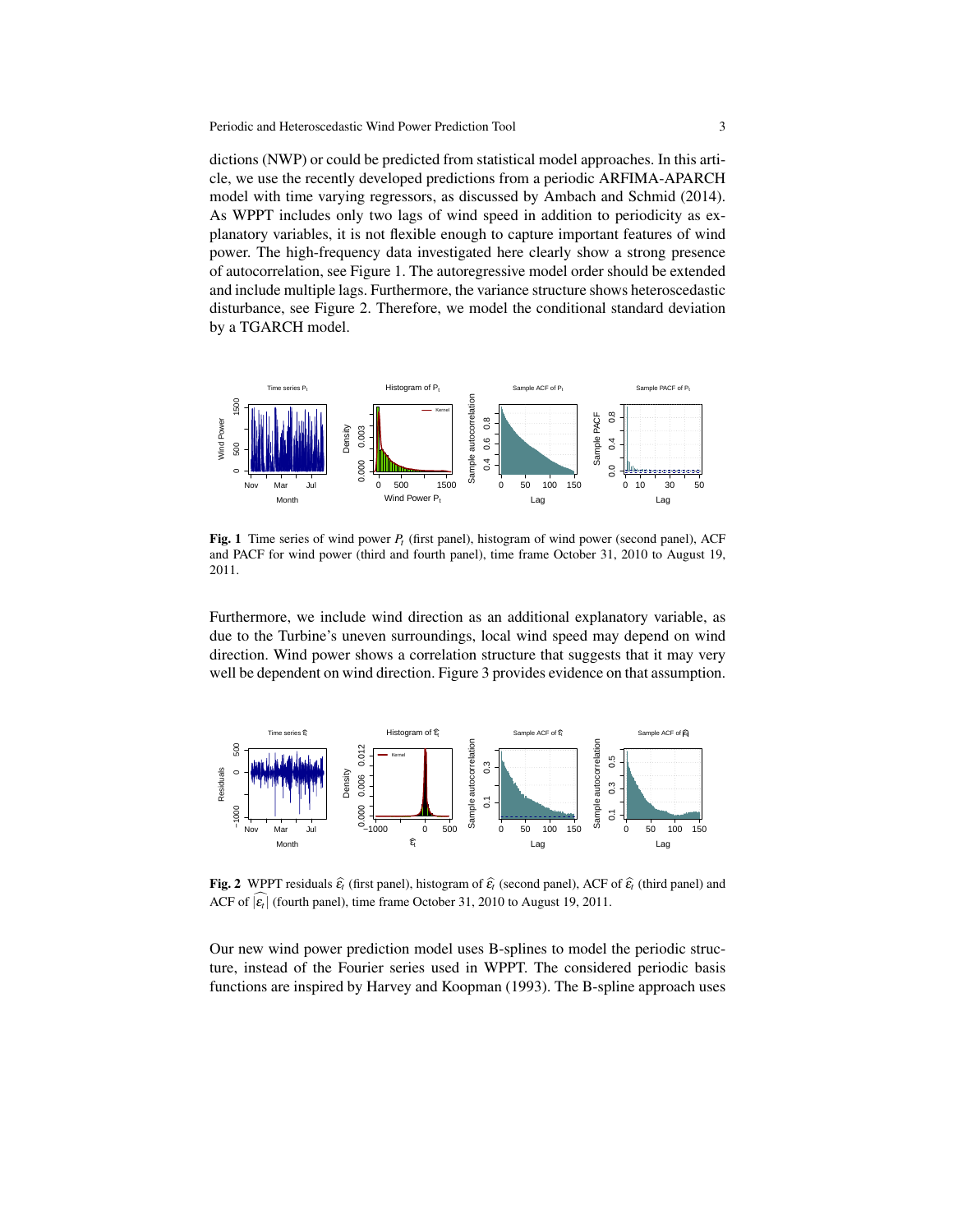4 Daniel Ambach and Carsten Croonenbroeck



Fig. 3 Absolute number of wind power observations and the perceived wind directions.

local basis functions to provide more flexibility, especially when modeling time series with nonstationary impacts such as wind power. After all, our new model suggestion is

$$
P_t = \vartheta_0 + \sum_{j=1}^m \theta_i P_{t-j} + \theta_{144} P_{t-144} + b_1 W_t + b_2 (W_t)^2 \tag{1}
$$

$$
+\sin(A_t) + \cos(A_t) + \sum_{k=1}^{K} \widetilde{B}_k(t) + \sum_{r=1}^{o} \phi_r \varepsilon_{t-r},
$$
\n(2)

where  $j \in 1, ..., m \setminus \{144\}$ ,  $W_t$  is the wind speed (in m/s) and  $A_t$  is the wind direction (Azimuth). Wind direction is measured in degrees. To avoid numerical problems resulting from that, we split the wind direction information into two components  $cos(A_t)$  and  $sin(A_t)$ . The autoregressive coefficients  $\theta$  provide a stationary solution if and only if  $P(z) = 1 - (\sum_{j}^{m} \theta_{i} z^{i} + \theta_{144} z^{144}) \neq 0$  for  $|z| \leq 1$ .  $\phi$  represents the moving average components. We include MA coefficients to reduce the parameters of the model and to capture the strongly persistent behavior of the dependent variable. The essential model enhancements are the periodic B-splines  $B_k(t)$ . For our definition of these splines, we follow Ziel and Steinert (2014). The basis functions of the wind power series are given by

$$
\widetilde{B}_k(t) = \sum_{k \in \mathbb{Z}} B_{k, d_K}(t) = \sum_{k \in \mathbb{Z}} B_{k, d_K}(t; \kappa(d_K, T, D), D), \tag{3}
$$

where  $\kappa$  is a set of equidistant knots, *T* depicts the central point of this set of knots, *S* represents the periodicity and *D* is the degree of the spline. The distance of the equidistant knots is given by  $d<sub>K</sub>$ . As the data frequency is 10 minutes, the diurnal periodicity for the wind power is  $S = 144$ . It is reasonable to choose the number of included basis functions to be a common denominator of *S*. Thus, we decide to use  $\lambda = 6$  basis functions. Hence, we obtain a distance  $d_K$  of  $S/\lambda = 24$ . Finally, we are able to iteratively define the complete set of basis functions  $B_k(t) = B_{k-1}(t - 24)$ ,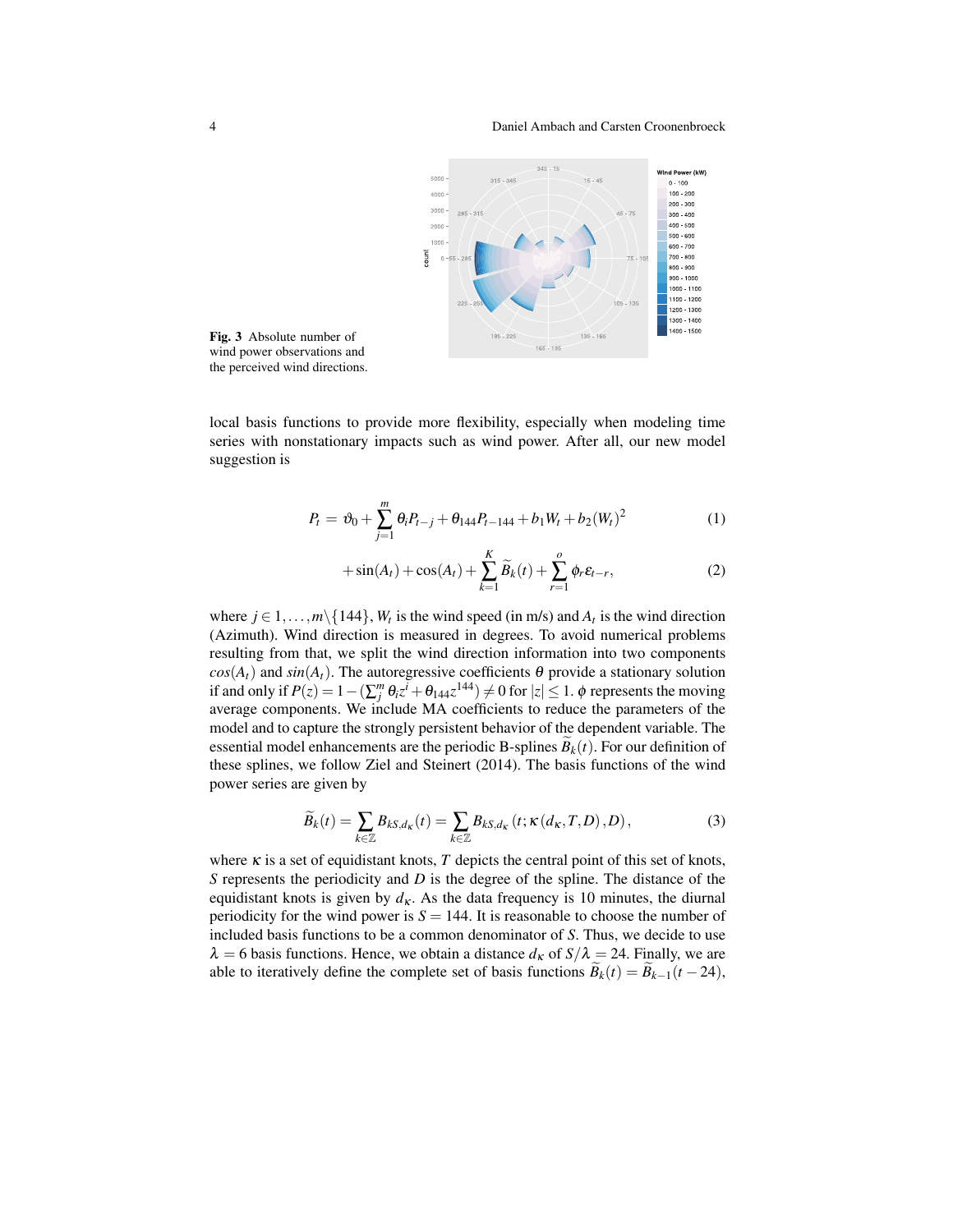where  $k \in \{1,...,5\}$ . Besides, we choose  $D = 3$ , to get the popular cubic splines, which are twice continuously differentiable. Furthermore, we have to remark that  $\sum_{k=1}^{K} \widetilde{B}_k(t)$  is constant. Hence, the last component is omitted to avoid singularities. Henceforth, we have to introduce the TGARCH model described by Rabemananjara and Zakoïan (1993)

$$
\varepsilon_t = \sigma_t \eta_t, \tag{4}
$$

$$
\sigma_t = \alpha_0 + \sum_{l=1}^q \alpha_l (|\varepsilon_{t-l}| - \gamma_l \varepsilon_{t-l}) + \sum_{i=1}^p \beta_i \sigma_{t-i}, \qquad (5)
$$

$$
= \alpha_0 + \sum_{l=1}^q \alpha_l (1-\gamma_l) \varepsilon_l^+ - \sum_{l=1}^q \alpha_l (1+\gamma_l) \varepsilon_l^- + \sum_{i=1}^p \beta_i \sigma_{t-i}, \qquad (6)
$$

where  $\{\eta_t\}_{t\in\mathbb{Z}} \sim F$  is i.i.d. with  $E[\eta_t] = 0$  and  $Var[\eta_t] = 1$ . Specifically, the error term  $\{\eta_t\}$  is assumed to be either standard normally distributed, normalized t-distributed or skewed t-distributed. The TGARCH parameter γ*<sup>l</sup>* are the asymmetry parameters with  $|\gamma| \leq 1$  for  $l = 1, ..., q$ . This parameter depicts the asymmetry within the conditional variance. Furthermore,  $\alpha_0 > 0$ ,  $\alpha_l \geq 0$   $\forall$  *l* = 1,...,*q* and  $\beta_i \geq 0 \ \forall \ i = 1, ..., p$  are the classical GARCH parameters. Rabemananjara and Zakoïan (1993) discuss the existence of a stationary solution of the TGARCH process. One definition of the skewed t-distribution is given by Fernandez and Steel (1998). This approach combines two halves of a symmetric base distribution, which are differently scaled. The subsequential equation provides the density function

$$
f_x(x) = \frac{2\xi}{(\xi^2 + 1)} \frac{\Gamma(\frac{\nu+1}{2})}{\Gamma(\frac{\nu}{2})\sqrt{\pi}\sqrt{\nu}\sigma} \left[1 + \frac{\left(\frac{x-\mu}{\sigma}\right)^2}{\nu}\left(\frac{1}{\xi^2}I(x \ge \mu) + \xi^2 I(x < \mu)\right)\right]^{-\frac{\nu+1}{2}}\tag{7}
$$

with *v* degrees of freedom,  $I(\cdot)$  the indicator function, expectation  $\mu$  and variance  $\sigma^2 = v/(v-2)$ . Moreover,  $\xi$  is the skewness parameter with  $\xi > 0$ . It reduces f to the noncentral t-distribution if  $\xi = 1$ .

#### 4 Comparison of the Forecasting Performance

We want to produce wind power forecasts that are significantly better than those computed by previous models. In contrast to WPPT, which is estimated by a leastsquares approach, we use the maximum likelihood method for our periodic WPPT-CH model. We apply our method to three different distributional assumptions. Figure 2 provides the histogram of the WPPT residual process,  $\{\hat{\epsilon}_t\}$ . This histogram and the Shapiro-Wilk-Test reject the assumption of normally distributed residuals. Implying normality, the ACF of  $\{\hat{\epsilon}_t\}$  and the ACF of  $\{|\epsilon_t|\}$  suggest the presence of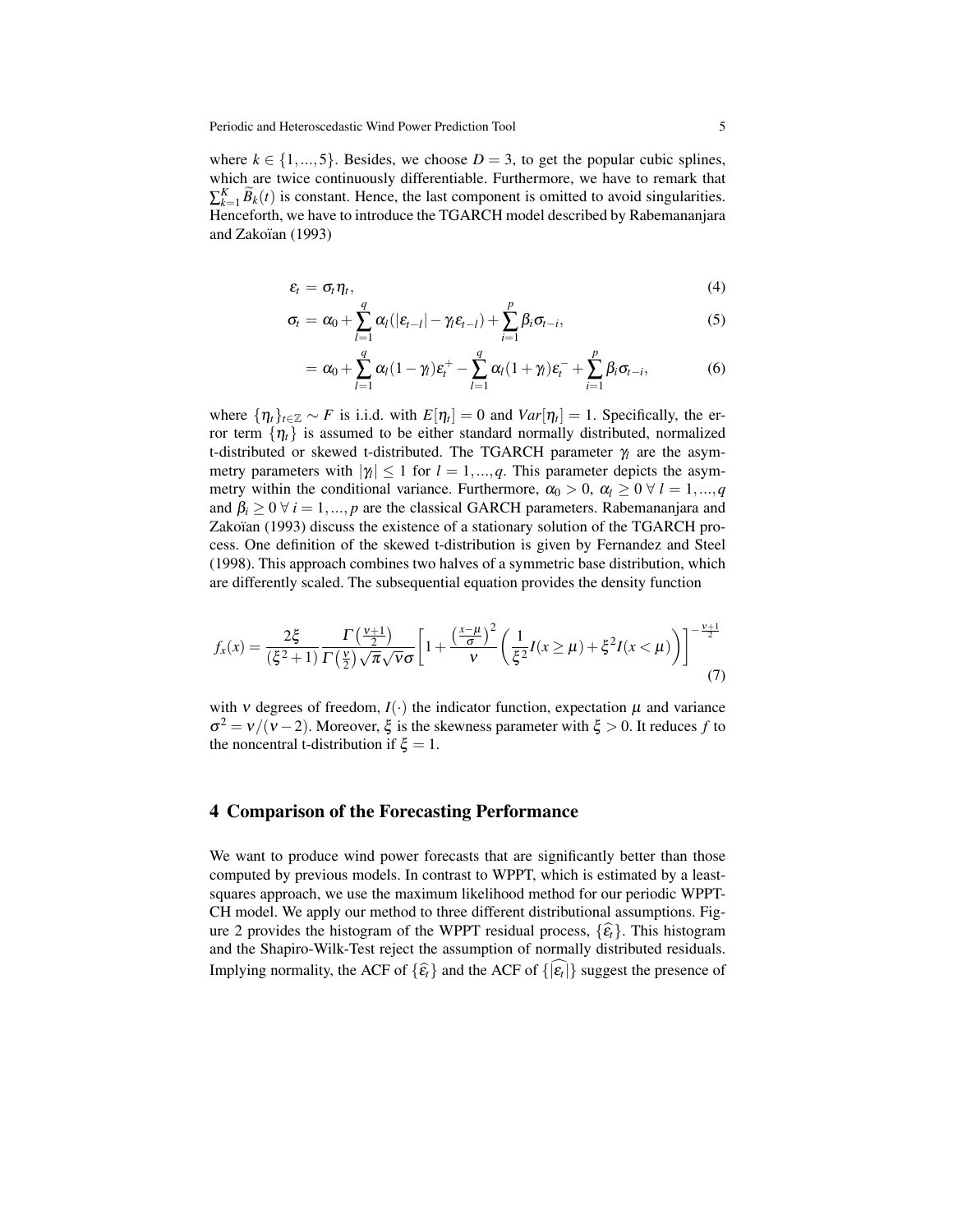strong autocorrelation.

We use Akaike/Bayesian information criteria to select the best model for the residuals  $\{\hat{\epsilon}_t\}$ . Hence, for the autoregressive order, we choose  $m = 5$  and  $o = 4$  for the moving average part. Moreover, for the TGARCH model, we choose  $q = 2$  and  $p = 4$ . For a comparison of the underlying distribution, we choose the same model order for each model. Figure 4 provides ACF of  $\hat{\epsilon}_t$  and  $|\epsilon_t|$ . This figure depicts a<br>clear model improvement over permetity. A hyge emerget of autocorrelation van clear model improvement over normality. A huge amount of autocorrelation vanishes. The Ljung-Box-Test supports the assumption of no remaining autocorrelation for each distribution. Furthermore, we use the Kolmogorow-Smirnow-test to test for the underlying distribution. Only the assumption of the skew t-distribution is not rejected.



**Fig. 4** Histogram of  $\hat{\epsilon}_t$  (first column), ACF of  $\hat{\epsilon}_t$  (second column) and ACF of  $|\epsilon_t|$  (third column), time frame Ostober 31, 2010 to August 10, 2011 for the p WDDT CH and all distributions. time frame October 31, 2010 to August 19, 2011 for the p-WPPT-CH and all distributions.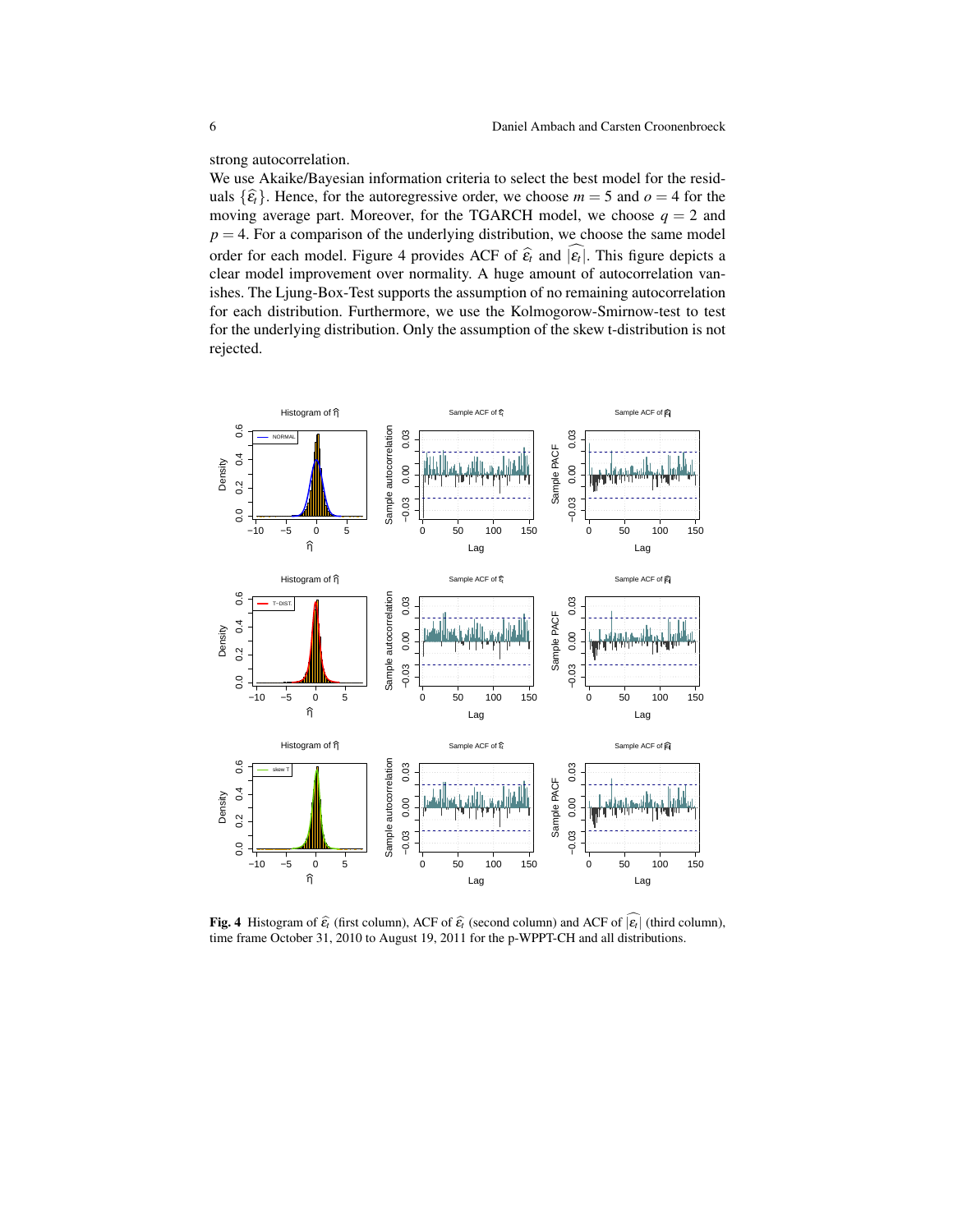Periodic and Heteroscedastic Wind Power Prediction Tool 7

Regarding the in-sample fit, we conclude that the periodic WPPT-CH with skew t-distributed residuals provides the best fit. Therefore, we expect that this model outperforms the other models concerning the out-of-sample forecasts. We use the first 40000 observations as a training data set. The following week from August 19, 2011 to August 26, 2011 is used for out-of-sample forecasts. Here, we consider forecasts up to a maximum of half a day. Using a rolling window technique, we re-estimate each model for each forecast with a part of the information set available at the period *t*, namely  $P_{t-10000+1},...,P_t$ . Subsequently, we derive  $P_{t+\tau|t}$ , where  $\tau \in \{1,...,72\}$ . This procedure is repeated 1.000 times. We evaluate the out-of-sample forecasts for the classical WPPT and the periodic WPPT-CH model with normally, t-distributed and skew t-distributed errors. Besides, we take the persistence predictor  $P_{t+\tau} = P_t$ and an AR(p) model as benchmark. Table 1 presents aggregated root mean square errors (RMSE)<sup>2</sup> for all models and forecasting horizons of  $\tau \in \{1, 18, 36, 72\}$ . The best (smallest) values are bolded.

|             | 1 step | 18 steps | 36 steps | 72 steps |
|-------------|--------|----------|----------|----------|
| Persistence | 110.77 | 258.04   | 281.11   | 282.45   |
| AR          | 112.08 | 207.38   | 213.11   | 204.18   |
| <b>WPPT</b> | 101.97 | 208.48   | 211.41   | 205.93   |
| pWPPT-CH-n  | 102.53 | 202.89   | 206.85   | 204.60   |
| pWPPT-CH-t  | 102.85 | 204.10   | 208.05   | 204.58   |
| pWPPT-CH-st | 102.04 | 203.60   | 207.61   | 205.06   |

Table 1 RMSE for all models, time frame August 19, 2011 to August 26, 2011, 10 minutes, 3 hours, 6 hours and 12 hours ahead.

In almost all cases, the periodic WPPT-CH model provides the lowest forecasting errors. Figure 5 visualizes the RMSE inflation paths of the models by forecasting horizons. The Figure emphasizes the findings presented in Table  $1<sup>3</sup>$  Thus, we conclude that the best in-sample model also provides the best predictions.

#### 5 Conclusion

We provide a new class of models that replace the Fourier series utilized by WPPT by more appropriate and more flexible periodic B-splines. Beyond, we capture conditional heteroscedasticity by modeling the error term as a TGARCH process. Finally, different error distributions are used. The skew t-distribution seems to capture the residuals' empirical properties quite better than the normal distribution. Our

<sup>&</sup>lt;sup>2</sup> We also calculate MAE. Results are quite similar and omitted here to conserve space. Tables and Figures are available upon request.

<sup>&</sup>lt;sup>3</sup> For lucidity, the Figure depicts only the worst (persistence), best (pWPPT-CH-st) and the WPPT benchmark model. All other curves lie inside the spanned range.